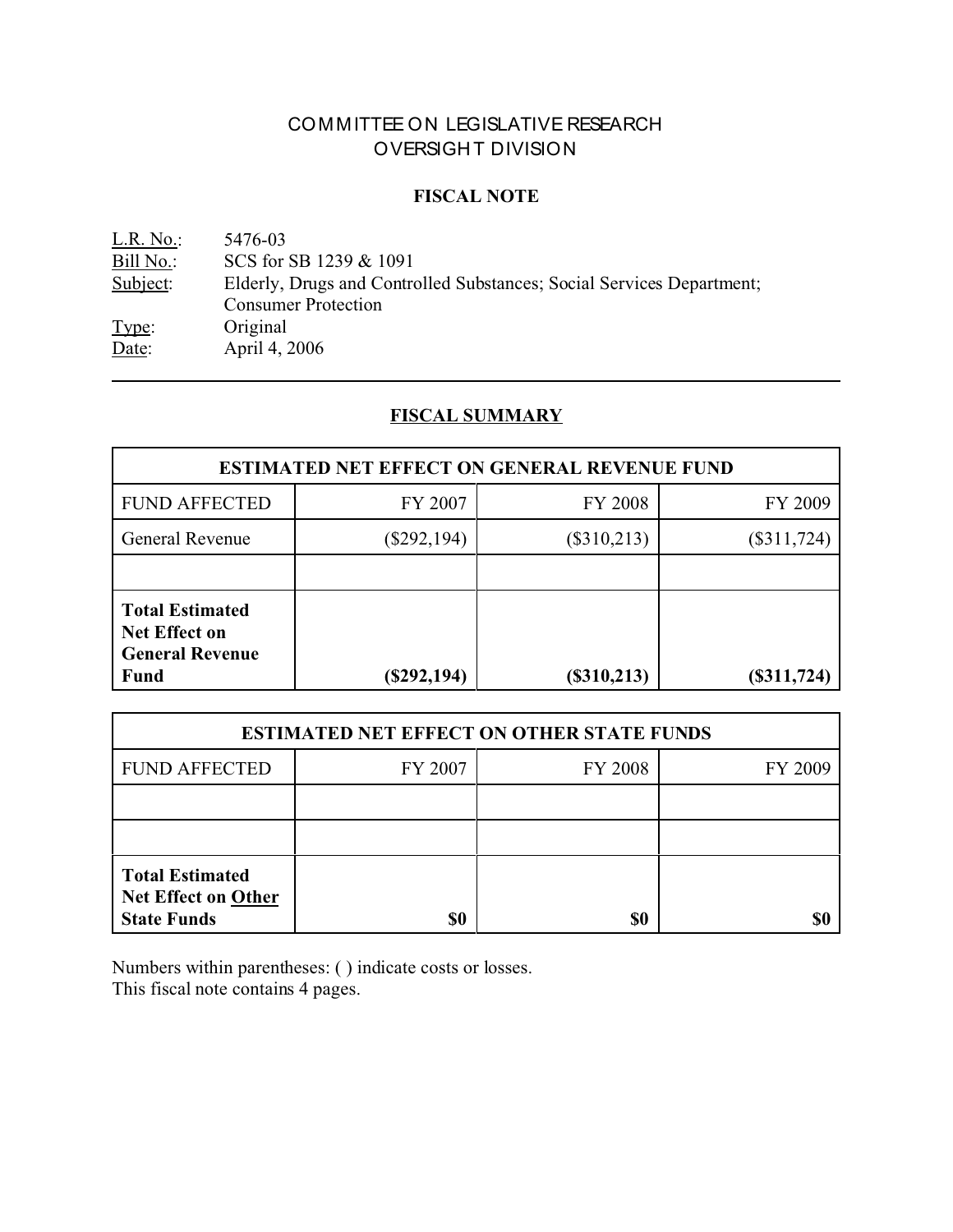L.R. No. 5476-03 Bill No. SCS for SB 1239 & 1091 Page 2 of 4 April 4, 2006

| <b>ESTIMATED NET EFFECT ON FEDERAL FUNDS</b>                        |         |                |         |  |
|---------------------------------------------------------------------|---------|----------------|---------|--|
| <b>FUND AFFECTED</b>                                                | FY 2007 | <b>FY 2008</b> | FY 2009 |  |
|                                                                     |         |                |         |  |
|                                                                     |         |                |         |  |
| <b>Total Estimated</b><br>Net Effect on All<br><b>Federal Funds</b> | \$0     | \$0            |         |  |

| <b>ESTIMATED NET EFFECT ON LOCAL FUNDS</b> |         |                |         |  |
|--------------------------------------------|---------|----------------|---------|--|
| FUND AFFECTED                              | FY 2007 | <b>FY 2008</b> | FY 2009 |  |
| Local Government                           | \$0     | \$0            | \$0     |  |

## **FISCAL ANALYSIS**

#### **ASSUMPTION**

Officials from the **Department of Social Services - Division of Medical Services (DMS)** assumes two FTE will be required to implement this proposal. A Management Analysis Specialist would be required to provide statistical expertise in the sampling and validation and a Medicaid Specialist would be required to organize, design and develop the program, as well as to evaluate and monitor the program on an on-going basis.

DMS assumes has included \$250,000 for contracting with a third party for sampling and reporting or systems and software to perform this function internally.

**Oversight** assumes the Management Analyst will not be needed since the third party contractor will do the sampling and reporting.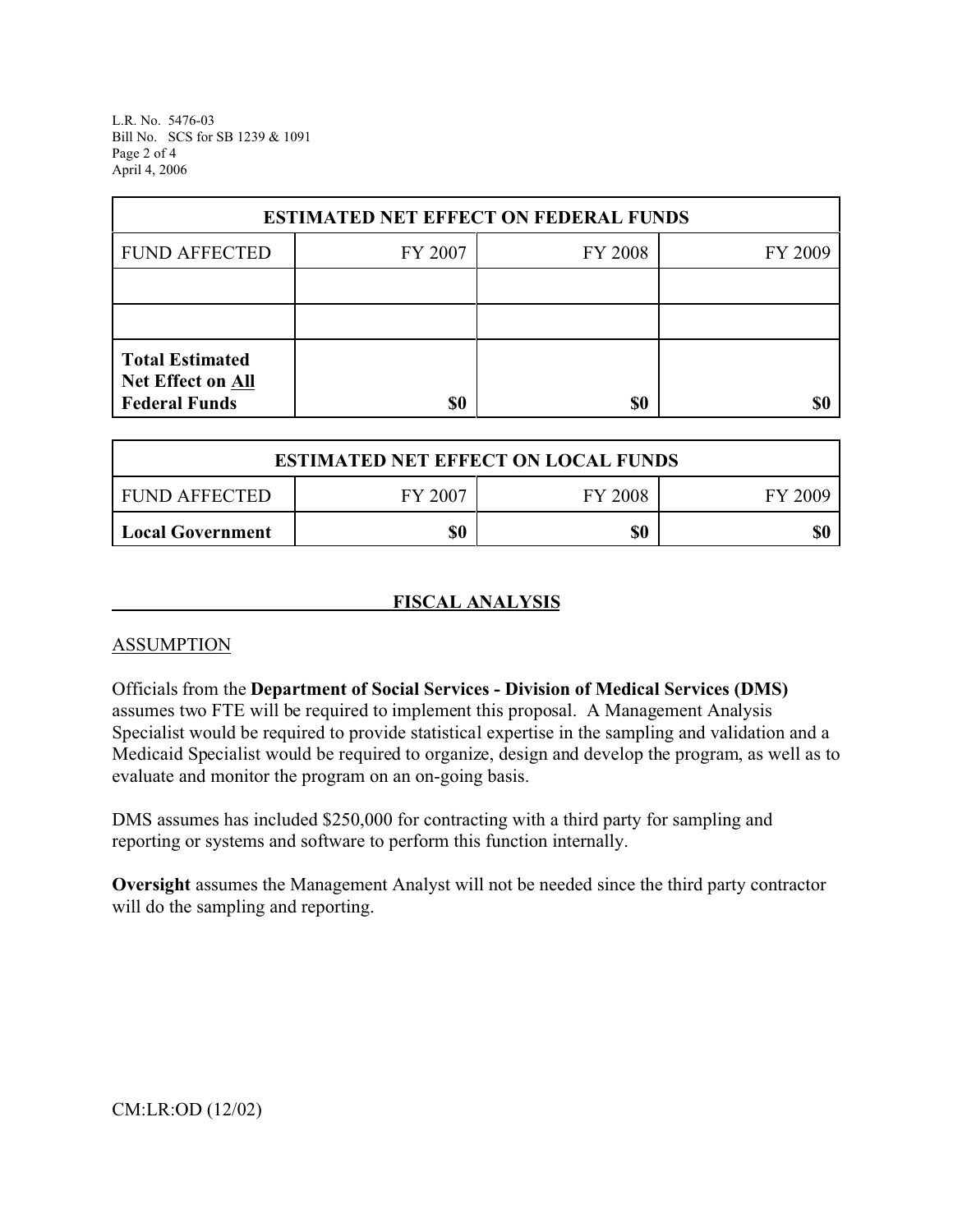L.R. No. 5476-03 Bill No. SCS for SB 1239 & 1091 Page 3 of 4 April 4, 2006

| <b>FISCAL IMPACT - State Government</b>        | FY 2007<br>$(10 \text{ Mo.})$ | <b>FY 2008</b> | FY 2009      |
|------------------------------------------------|-------------------------------|----------------|--------------|
| <b>GENERAL REVENUE</b>                         |                               |                |              |
| <b>Costs</b> - Department of Social Services - |                               |                |              |
| Division of Medical Services                   |                               |                |              |
| Personal Services (1 FTE)                      | $(\$33,545)$                  | $(\$41,277)$   | $(\$42,309)$ |
| <b>Fringe Benefits</b>                         | $(\$4,780)$                   | (\$18,186)     | (\$18,642)   |
| Expense and equipment                          | $($ \$253,869)                | (\$250,750)    | (\$250,773)  |
| <b>ESTIMATED NET EFFECT ON</b>                 |                               |                |              |
| <b>GENERAL REVENUE</b>                         | $($ \$292,194 $)$             | (S310,213)     | (S311, 724)  |
| FISCAL IMPACT - Local Government               | FY 2007<br>$(10 \text{ Mo.})$ | FY 2008        | FY 2009      |
|                                                |                               |                |              |
|                                                | <u>\$0</u>                    | <u>\$0</u>     | <u>\$0</u>   |

#### FISCAL IMPACT - Small Business

No direct fiscal impact to small businesses would be expected as a result of this proposal.

#### DESCRIPTION

This proposal establishes the Affordable Prescription Drugs for all Missourians Act. Under this proposal, the Missouri RX plan, within the Department of Social Services shall conduct research and collect on a quarterly basis a statistically valid sample of data on the retail prices charged by pharmacies for the fifty most frequently prescribed medicines form any pharmacy licensed by this state.

The Missouri Rx plan shall make available on an Internet website drug prices from each pharmacy for a thirty-day supply at a standard dose. In addition, drug prices will be made available by calling a toll-free phone number.

The data collected shall be reported for each drug by pharmacy and by metropolitan statistical area or region and updated quarterly. The website shall be made available no later than January 1, 2007.

CM:LR:OD (12/02)